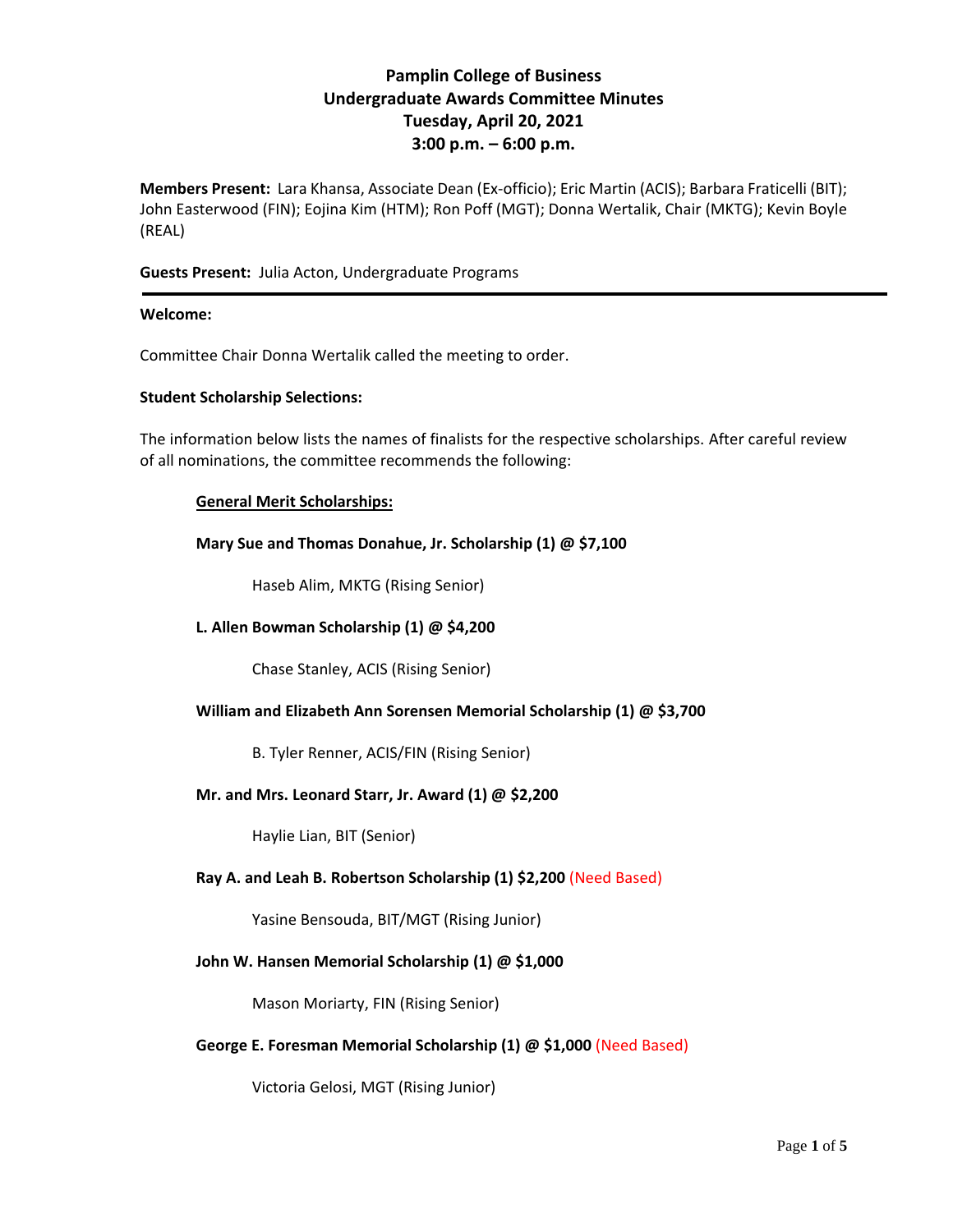## **Special Interest or Qualification Awards:**

#### **Leadership**

#### **Alexander D. DeShazo \$5,600** (Need Based)

Haylie Lian, BIT (Rising Senior)

## **Norrine Bailey Spencer Scholarship (1) @ \$5,100**

Hayden Voegtle, ACIS (Senior)

## **John William Fox, Jr. Memorial (1) @ \$4,500**

Abbey Wills, BIT/MGT (Rising Senior)

#### **International**

## **Hermann and Michele Buerger \$6,200** (Need Based)

Benjamin Luce, FIN (Senior)

## **Foster International Business (1) @ \$3,100** (Need Based)

No candidates

#### **Banking and Finance**

## **BB&T \$5,500**

Chase Stone, ACIS/FIN (Rising Senior)

#### **Wells Fargo Scholarship (1) @ \$2,800 each**

Myriam Alazar, BIT (Rising Senior)

#### **Inez T. Ripley (1) @ \$1,100** (Need Based)

Haley Torres, FIN (Senior)

## **Hugh Fletcher, Jr. (1) @ \$1,000**

Haley Torres, FIN (Senior)

## **Other Special Interest or Qualification Awards:**

#### **Elaine Caravati Ryan Scholarship (1) @ \$14,500 Full Ride** (Need Based)

Lina Al Taii, BIT (Rising Senior)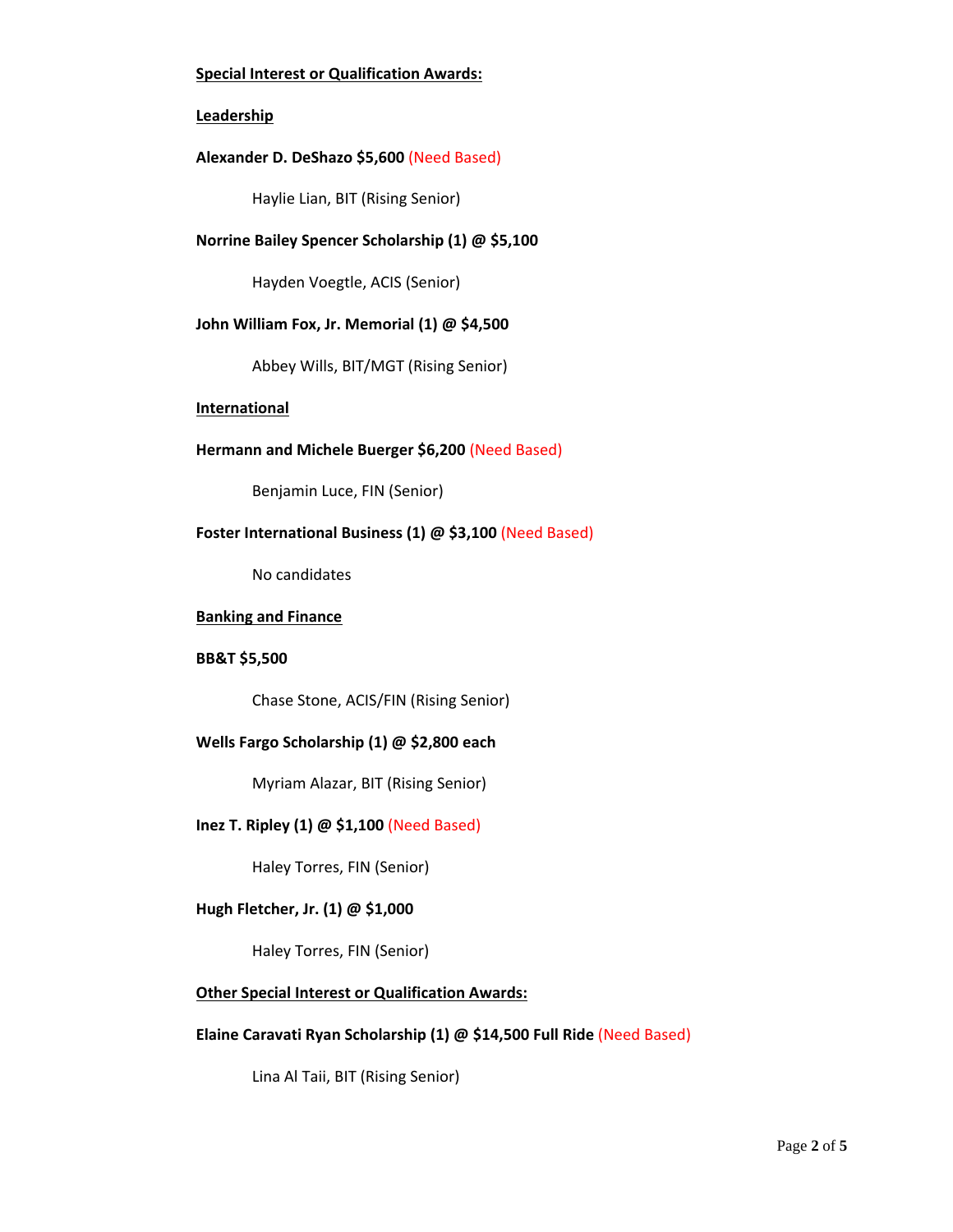### **J. Richard Tawes Memorial \$13,250 (2 @ \$6,625 each)** (Need Based)

Emma Babiec, MKTG (Rising Senior) Yasine Bensouda, BIT/MGT (Rising Senior)

#### **Jim & Marilyn Pollard Scholarship (1) @ \$8,600** (Need Based)

Hayden Voegtle, ACIS (Senior) No qualified applicants

#### **Vernell B. Hogan (1) @ \$7,300**

Olivia Tillett, ACIS (Rising Junior)

## **Pete Ellison Memorial \$6,400 (2 @ \$3,200 each)**

Jake Alley, FIN/MGT (Senior) Daisy Ng, BIT (Senior)

#### **Rachel McCoy Scholarship \$6,050 (Incoming Freshman)**

No candidates

#### **Kyle J. Harmon '01 Memorial Scholarship (1) @ \$5,000**

No applicants

#### **Woodrow A. Kantner Scholarship (1) @ \$4,300**

No applicants

#### **Mace T. & Mary W. Coleman Scholarship \$4,200 (2 @ \$2,100 each)**

No applicants

#### **John H. Saunders Scholarship (1) @ \$4,100** (Need Based)

Tina Zhao, ACIS/FIN (Rising Junior)

#### **Beulah Mae Vicks/PricewaterhouseCoopers \$4,000**

Myriam Alazar, BIT (Rising Senior)

#### **Willis Blackwood \$3,400 (2 @ \$1,700 each)**

Annie Hunter, MKTG (Rising Junior) Justin Cooper, MGT (Rising Junior)

#### **James S. Jackson Memorial Scholarship (1) @ \$3,100**

Alex Dinh Tran, BIT (Rising Junior)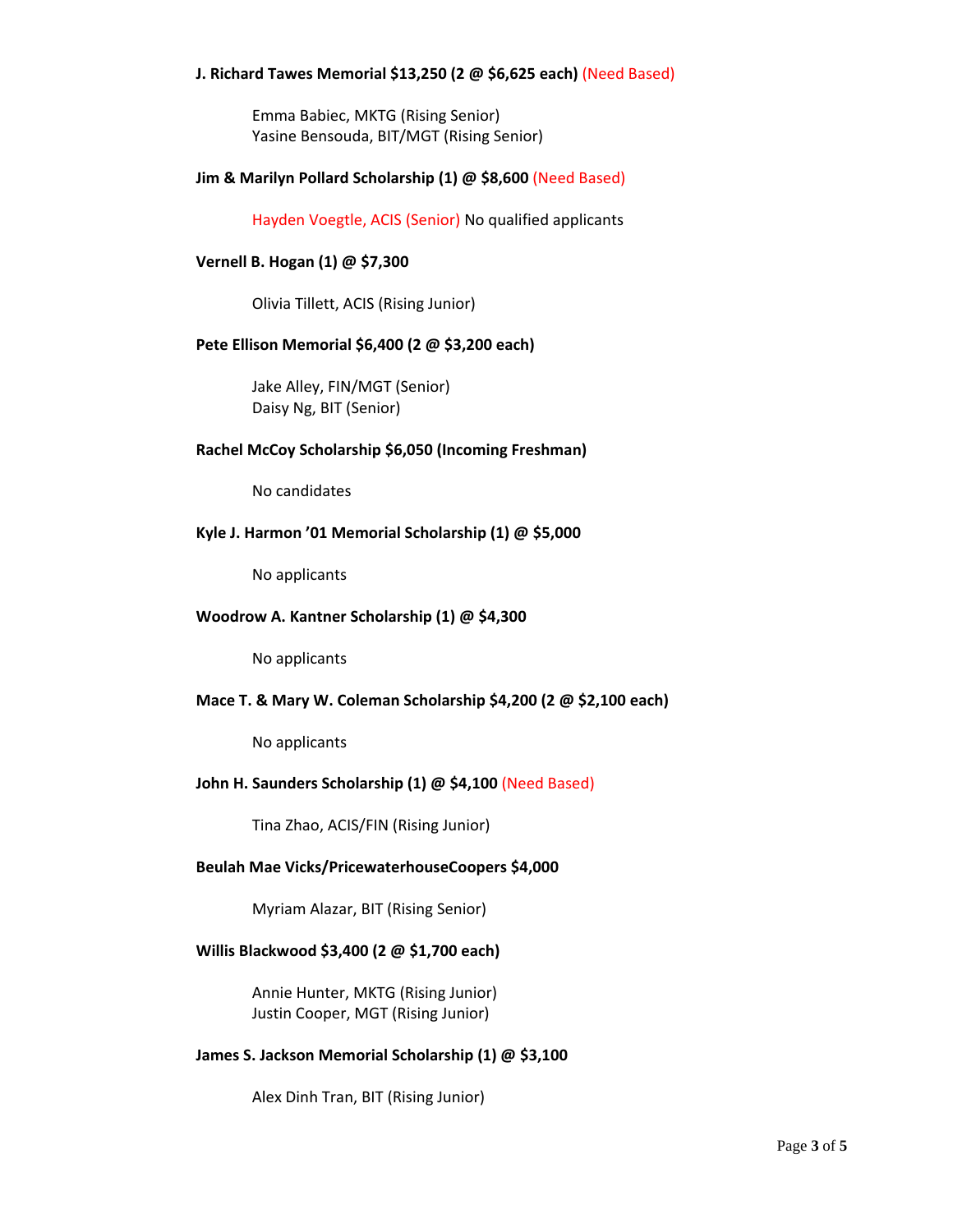#### **John and Camille Milks (1) @ \$3,000** (Need Based)

Laura Alarcon, ACIS (Rising Junior)

## **E. B. Wood, Jr. Endowed Scholarship (1) \$2,800** (Need Based)

No qualified applicants

## **H. H. Mitchell (1) @ \$2,500**

No applicants

#### **Leonard L. Brown \$2,400 (or 2 @ \$1,200 each)**

No applicants

## **William A. Trice, Jr. (1 or more up to \$2,260) based on reimbursements – classroom needs (Classified Employees)**

Billie Quesenberry, Regular Masters BAD

## **Paige & Rob Robertory Business Scholarship (1) @ \$2,000** (Need Based)

Laura Alarcon, ACIS (Rising Junior)

## **Henry J. and Louisa G. Dekker (1) @ \$2,000** (Need Based)

Michael Buckwalter, ACIS/FIN (Rising Senior)

#### **Lucy B. Coleman (1) @ \$1,800**

Carson Averette, MGT/REAL (Rising Senior)

#### **Walter W. Horner Memorial (1) @ \$1,740** (Need Based)

Shamya Rowe, MGT (Rising Junior)

#### **Henry Webb and Christine Maddox (1) @ \$1,500**

Abbigail Bond, MGT (Rising Senior)

#### **Cathy Faoro Memorial (1) @ \$1,300**

Rachel Davis, BIT (Rising Junior)

#### **David and Sharon Parcell (1) @ \$1,100** (Need Based)

Linda Nguyen, BIT (Rising Senior)